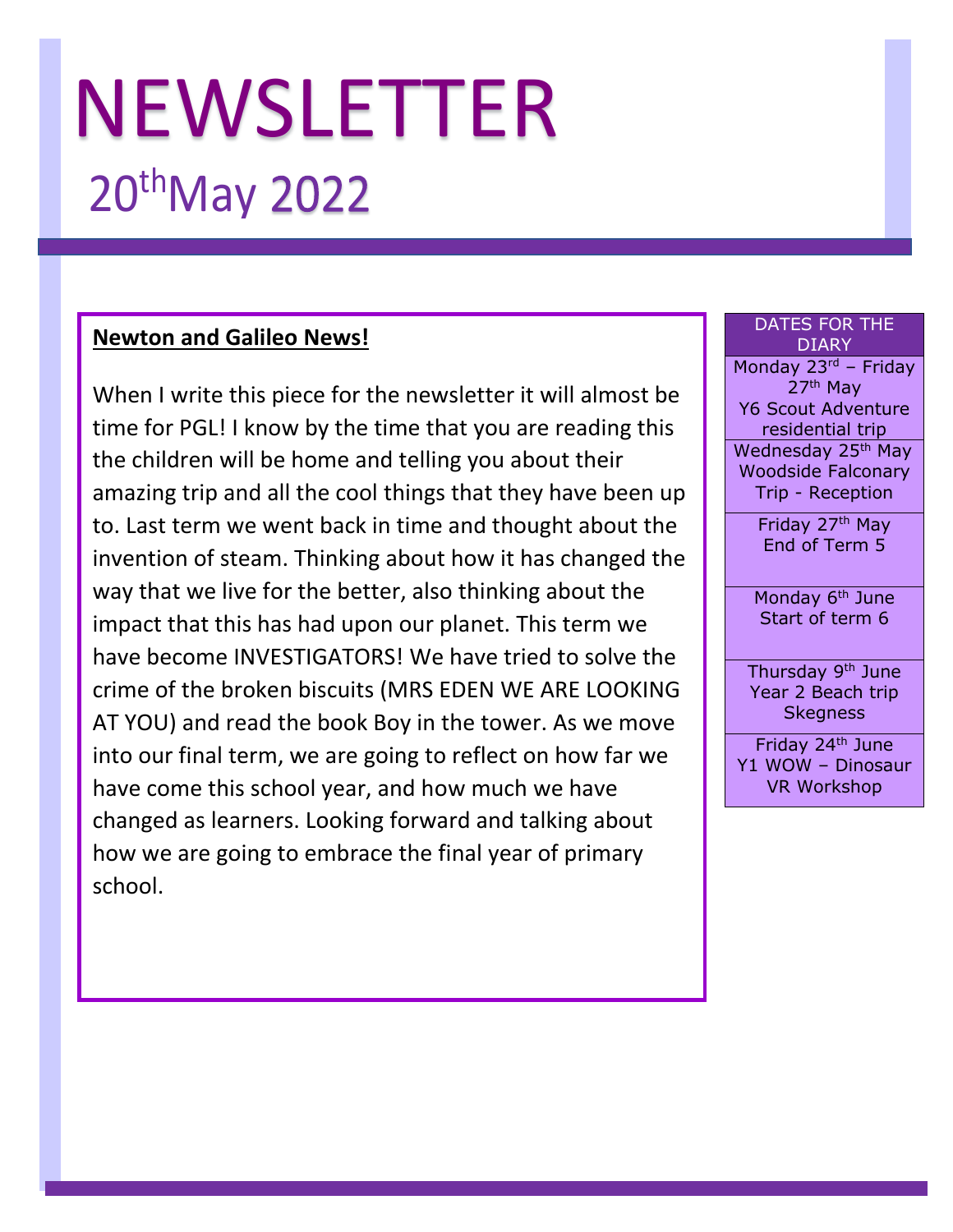#### SICKNESS POLICY

Although we pride ourselves on our excellent attendance, we do ask that parents follow the sickness policy. We ask that a **minimum** of 48 hours before your child returns to school from the child's last episode of sickness or diarrhoea.

We are asking parents to follow this policy and use your parental intuition to see when your child is fit to return to school. Returning before the bug is fully out of their system may cause illness to continue to spread through their friends and the staff.

### PE REMINDER

Children are required to take earrings out during their PE sessions. If this could be done before they come to school, that would be extremely helpful. If not, children will need to do this themselves at school. If taking earrings out is not an option, they will need to be covered with a plaster. We have PE tape in the first aid supplies for this. This is for health and safety reasons. We thank you for your help in this matter.

The school PE kit is listed below also as a reminder:

A plain white or purple T-shirt Plain navy or black shorts Plain navy or black jogging bottoms Plain navy or black jumper or zip through top Black plimsolls or trainers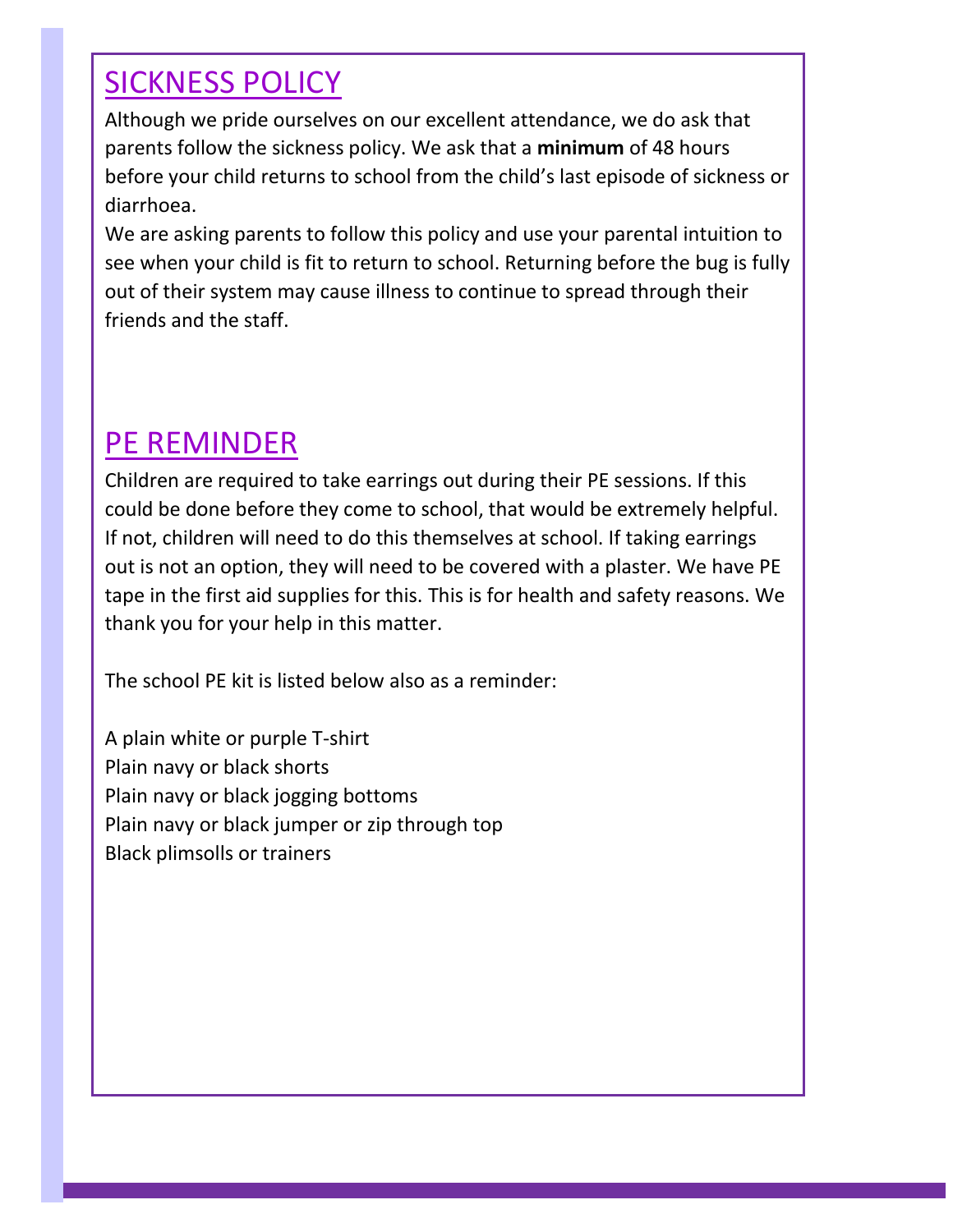#### REMINDER - ATTENDANCE

Ensuring your child's regular attendance at school is a parent/carer's legal responsibility and permitting absence from school that is not authorised by the school creates an offence in law.

Parents must:

.

- Inform the school on the first day of absence.
- Discuss with the tutor/class teacher any planned absences well in advance.
- Support the school with their child in aiming for 100% attendance each year

• Make sure that any absence is clearly accounted for by telephone, text or email on the first and subsequent days of absence, or by letter if a phone is unavailable.

- Avoid taking their child out of school for non-urgent medical or dental appointments
- Only request leave of absence if it is for an exceptional circumstance.

#### COLLECTION OF CHILDREN

As we head towards the end of the school year we are reminding all parents and carers that if a person other than a parent or carer is collecting your child from school, you must give your child's teacher permission at the start of the day. Some of the teachers do not recognise family or friends and as a safeguarding rule, we cannot release your children without parental consent. If you have a regular arrangement with a friend, childminder or family member to collect your child from school, please inform the class teacher. We appreciate that last minute arrangements have to be made. When this is the case we ask that you call the school office by 3pm to ensure the message can get to the classroom on time.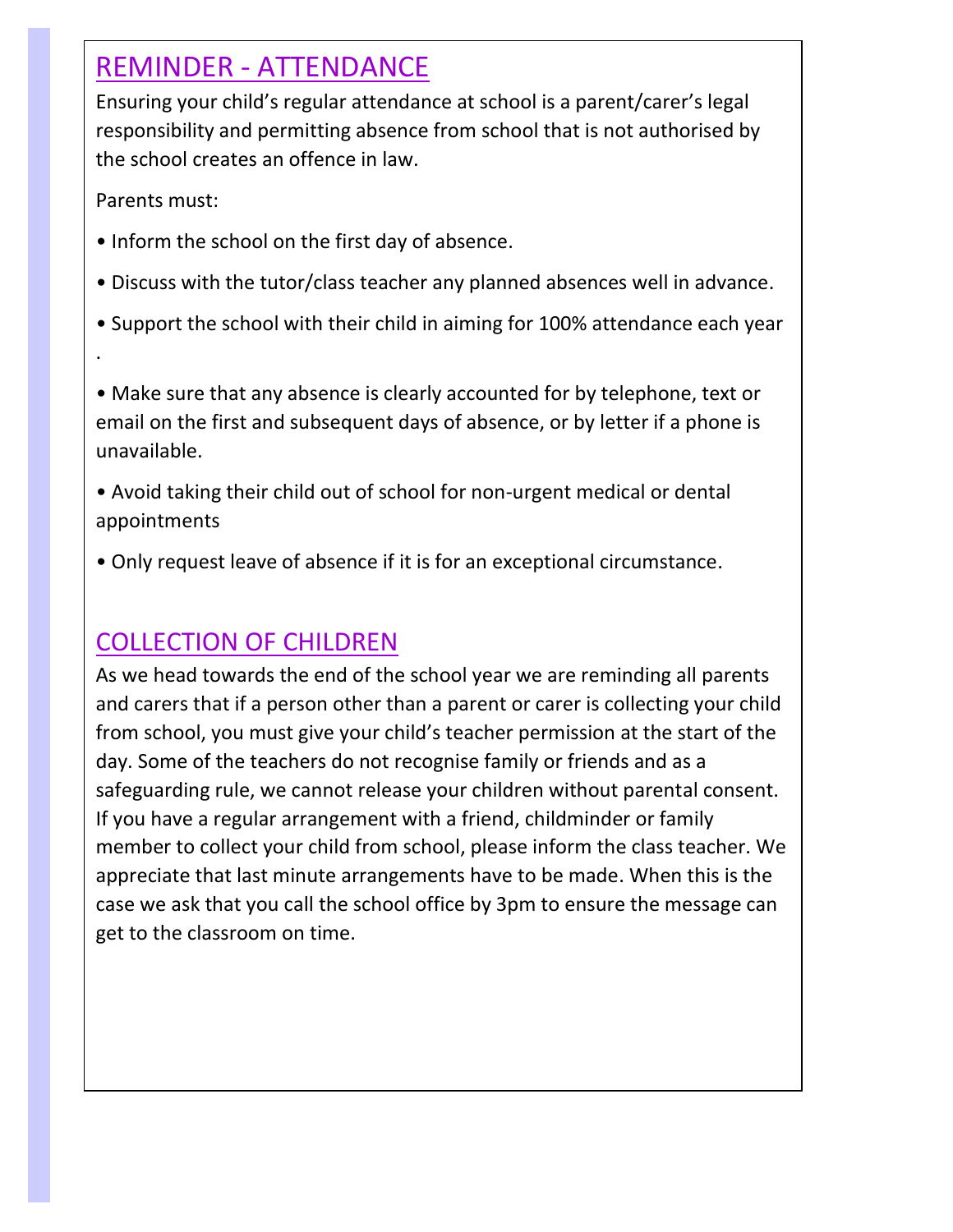#### **ONLINE SAFETY FOR UNDER 5s** to the the share for the full of the A BEVOGABATANI KORA KORAGURA KOMBINA IS <u> Estados de la dela contra Est</u> (C) PARENT CODE: USE DEVICES TOGETWER **BLOCK HV-RPP PURCHASES** \*\*\*\*\*\* bearing the control of CHOOSE SWEE APPS AND SITES ACTIVATE PARENTAL CONTROLS  $\left( \frac{1}{2} \right)$  ,  $\left( \frac{1}{2} \right)$  $\mathcal{L} \in \mathcal{L}^2$ **NAVAGE SCREEN TIME INVOLVE TIME FAMILY BERTH MILLER Little State** CH. **TAX AROUT BEING SAFE CHUNE E IN DOUBT, ASK**  $\mathcal{L}$ SET A GOOD EXHITLE SUPPORT CREATIVE & ACTIVE PLAN Setienal<br>Stillne **Mevi Our Expert** 4DS Safety<br>Wate Jowednesday ×

Convenient-framework Convenience Discussive Convenience